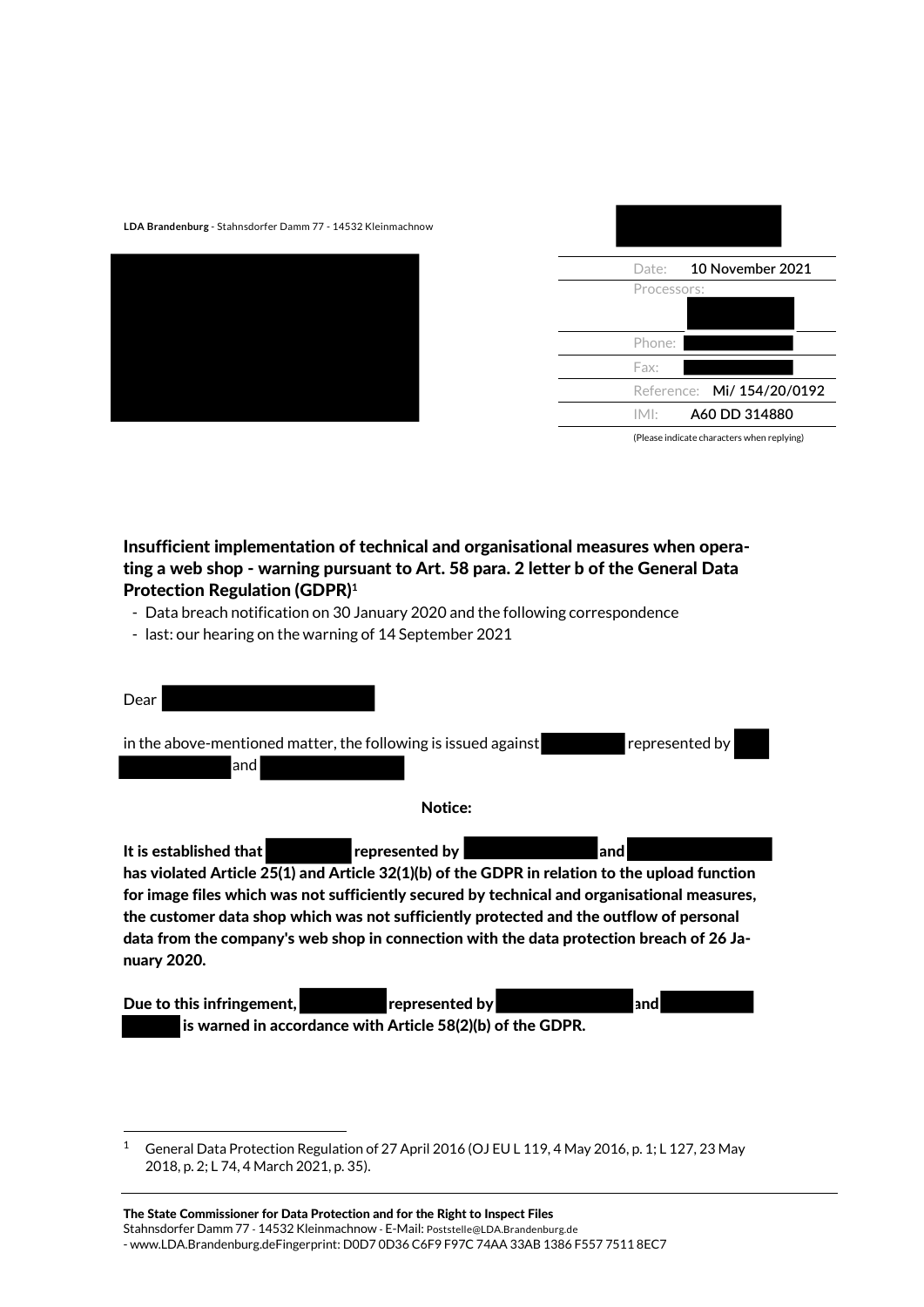perates a web shop for mobile phone accessories at the addresses Customers can buy cases, protective foils, cables, adapters, batteries, chargers, headphones, etc. for mobile phones and tablets. In addition, only offers its customers the opportunity to design the cases themselves. For this purpose, they can, among other things, upload personal image files to the web shop's internet platform, edit them there and have them printed on (blank) mobile phone cases. For the operation of the web shop, uses based in Poznań (Poland) as a processor.

On 30 January 2020, **informed my authority in the context of a data breach notifica**tion pursuant to Article 33 of the GDPR that the IT systems of its processor, were compromised on 26 January 2020. In the process, the customer database of was also stolen. In a message sent to **contain the sensus** on 28 January 2020, the attacker(s) threatened to publish the customer data as well as further unauthorised activities on the web shop's platform if a certain amount of money was not paid by 31 January 2020.

informed not only the competent data protection supervisory authority about the incident, but also the customers in accordance with Art. 34 DS-GVO. Subsequently, on 16 February 2020, a data subject filed a complaint against with my authority pursuant to Art. 77 DS-GVO, complaining about the company's breach of data protection regulations, in particular the lack of technical and organisational measures.

In order to clarify the facts and to determine the causes of the data breach, my authority contacted ithin the framework of hearings on 2 March, 22 April, 20 July and 24 September 2020 with the request to provide the necessary information. The company's statements were dated 23 March, 30 April, 17 August and 14 October 2020 and 8 January 2021 respectively. In the context of the clarification of the facts, it was particularly important to find out how the attack proceeded in detail, which technical and organisational measures the company and the processor had implemented prior to the incident, why these measures were not fully effective and which supplementary measures were necessary to ensure technical data protection and information security or were implemented after the incident.

After evaluating the company's comments, the following emerges:

- According to the data protection breach was triggered by a manipulated image file in JPG format, which the attacker(s) had uploaded to the web shop's platform using the function to design their own mobile phone cases. The image file contained hidden commands (script code in the programming language PHP), the execution of which made it possible to read out the customer database of The message subsequently sent by the attacker(s) to sorder processor shows that it would also have been possible to execute other malicious functions (e.g. manipulating database entries or deleting the entire database).
- further announced that 76,797 customers from Germany and Austria were probably affected by the incident, including 9,862 people who had created a customer account via the site since 19 May 2017. Further people from other EU countries were also affected, including Poland, the Czech Republic, Slovakia and Hungary. In total,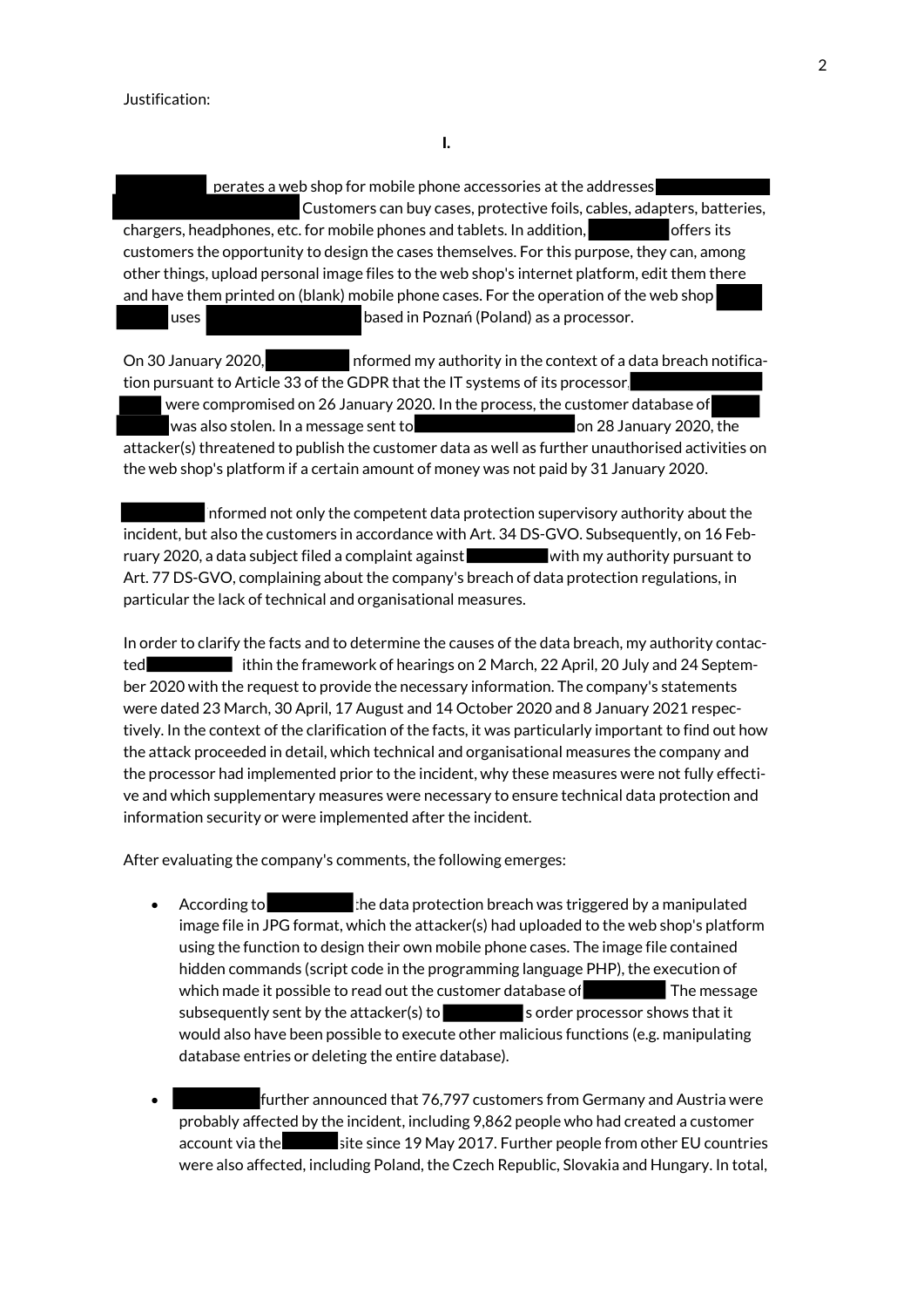up to 725,697 database entries were expected. The categories of personal data stored in the customer database in question included surname, first name, address, telephone number, e-mail address, user name and password, and, in the case of commercial customers, company name and tax number, insofar as they related to an identifiable natural person.

- The technical basis of the web shop is the open source version (Community Edition) of the product "Magento". At the time of the data protection breach, version 1.9.3.2 was used; during the investigation, version 1.9.4.4 was updated.
- According to **container in a number of security measures were implemented in the web** shop before the incident. In addition to the standard mechanisms of the "Magento" product, these included authentication of access to servers based on asynchronous cryptographic procedures (via SSH key pairs), logging of all server activities and regular updates to close security gaps.
- As a consequence of the incident, the entire IT system of the web shop was thoroughly checked and a number of additional security measures were implemented. These include the exchange of SSH keys for authorised access, monitoring relevant system files for changes in access keys, checking the system's open ports, checking all system and home directories for malware and unwanted files and deleting them if necessary, and blocking the execution of PHP scripts from certain directories.

In the course of processing the file, submitted a list of processing activities pursuant to Article 30 of the GDPR and a processing contract pursuant to Article 28 of the GDPR with

In a letter dated 14 September 2021, my authority announced to that it would issue a warning for violations of the General Data Protection Regulation pursuant to Article 58(2)(b) of the GDPR. The company did not take the opportunity to comment.

#### **II.**

My authority is responsible for monitoring data protection regulations vis-à-vis non-public bodies in the State of Brandenburg in accordance with Article 51 (1) of the Data Protection Regulation in conjunction with Section 40 (1) of the Federal Data Protection Act (BDSG) <sup>23</sup>and Section 18 (3) of the Brandenburg Data Protection Act (BbgDSG) and <sup>4</sup> locally in accordance with Section 3 of the Administrative Procedure Act (VwVfG) <sup>5</sup>in conjunction with Section 1 (1) of the Administrative Procedure Act for the State of Brandenburg (VwVfGBbg). The represented by **and** and and as a legal entity with its registered office in the State of Brandenburg, is a non-public body in the sense of § 1 para. 1 sentence 2, § 2 para. 4 sentence 1 BDSG, which is subject to my supervision.

.

<sup>&</sup>lt;sup>2</sup> Act on the Protection of Personal Data in the State of Brandenburg of 8 May 2018 (GVBI. I/18, [No. 7]) amended by Article 7 of the Act of 19 June 2019 (GVBl. I/19, [No. 43], p. 38).

<sup>3</sup> Federal Data Protection Act of 30 June 2017 (BGBl. I p. 2097), as amended by Article 10 of the Act of 23 June 2021 (BGBl. I p. 1858).

<sup>4</sup> Administrative Procedure Act for the State of Brandenburg of 7 July 2009 (GVBl. I/09, [No. 12], pp. 262, 264), last amended by Article 6 of the Act of 8 May 2018 (GVBl. I/18, [No. 8], p. 4).

<sup>5</sup> Administrative Procedure Act (Verwaltungsverfahrensgesetz) in the version promulgated on 23 January 2003 (BGBl. I p. 102), as last amended by Article 24(3) of the Act of 25 June 2021 (BGBl. I p. 2154).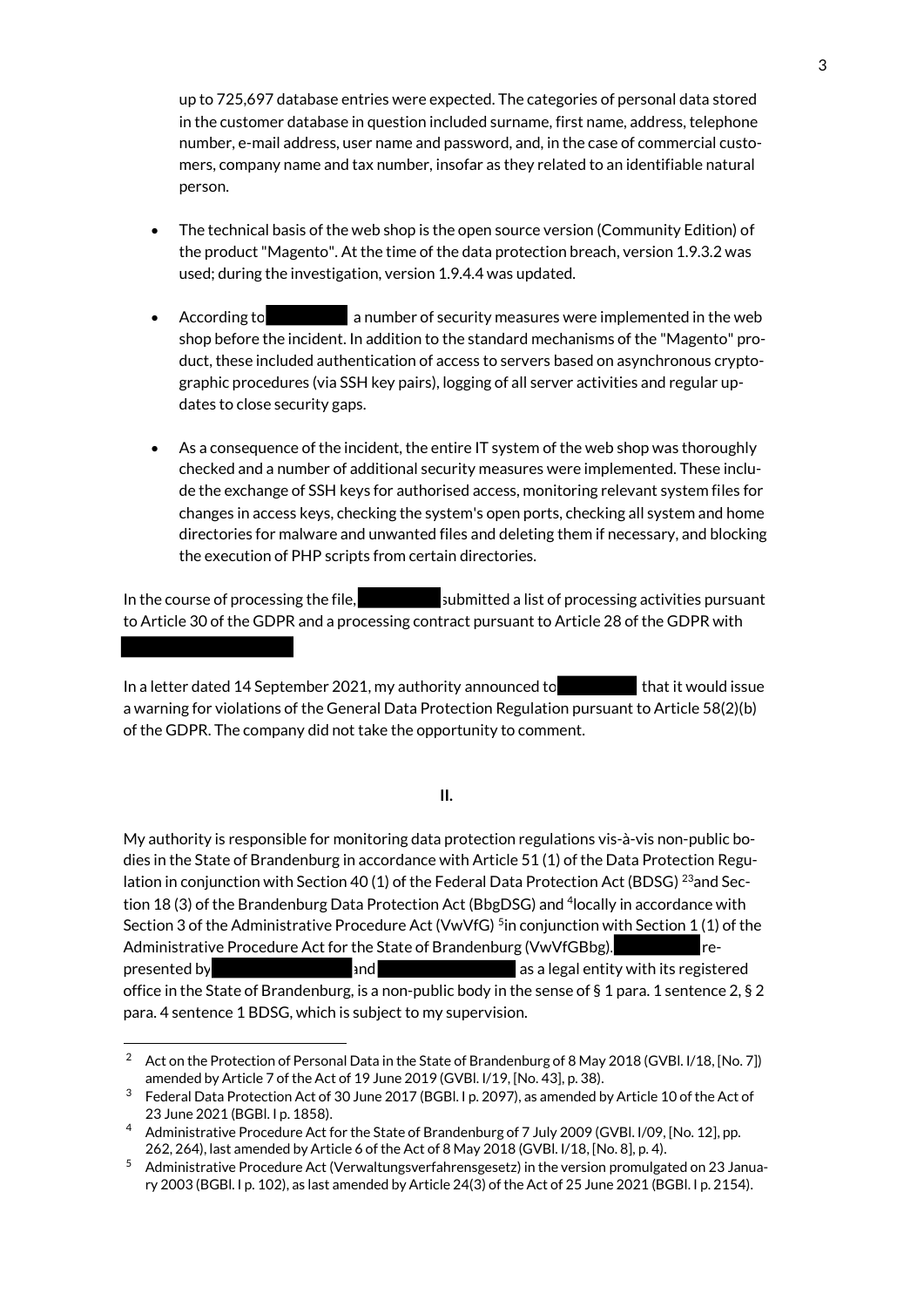The legal basis for the warning is Article 58(2)(b) of the GDPR. According to this, the supervisory authority is allowed to warn a controller if it has violated this regulation with processing operations.

The hearing requirement of Section 28 VwVfG in conjunction with Section 1 (1) VwVfGBbg prior to the issuance of an onerous administrative act was taken into account, as my authority gave you the opportunity to comment on the announcement to issue a warning pursuant to Article 58 (2) (b) of the GDPR in the hearing letter of 14 September 2021. You did not make use of the opportunity to comment within the set deadline.

As part of the cooperation pursuant to Article 60 of the GDPR, my authority, as the lead data protection supervisory authority, sent the necessary information and the draft decision with the announcement that a warning would be issued against the other European data protection supervisory authorities concerned for their comments. No relevant and substantiated objections to the draft decision within the meaning of Article 60 (4) of the GDPR were subsequently received.

In the web shop at the above-mentioned internet addresses, processes personal data within the meaning of Art. 4 No. 1 DS-GVO. The information collected from the customers of the shop, such as surname, first name, address, contact details, etc., are data of concrete natural persons which serve to identify these persons or enable third parties to do so. The handling of this data by includes, among other things, the collection, storage, use, modification and deletion of the data and thus processing operations covered by the definition in Art. 4 No. 2 DS-GVO.

After evaluating the information provided by during the above-mentioned hearings on the data protection incident on 26 January 2020, as well as the documents submitted, I have identified violations of the following data protection regulations:

# **a) Infringement of Article 25(1) and Article 32(1)(b) of the GDPR due to the insufficient protection of the web shop against the uploading of executable code with malicious functions.**

Pursuant to Art. 25 para. 1 DS-GVO, the controller (here: shall, taking into account the state of the art, the costs of implementation and the nature, scope, context and purposes of the processing, as well as the varying likelihood and severity of the risks to the rights and freedoms of natural persons represented by the processing, implement appropriate technical and organisational measures, both at the time of the determination of the means for the processing and at the time of the processing itself, which are designed to implement the data protection principles effectively and to incorporate the necessary safeguards into the processing in order to meet the requirements of the GDPR and to protect the rights of data subjects.

According to Article 5(1)(f) of the GDPR, the data protection principles include, in particular, that personal data are processed in a manner that ensures appropriate security of such data, including protection against unauthorised or unlawful processing and against accidental loss, destruction or damage ("integrity and confidentiality").

Article 32 (1) of the GDPR specifies the requirements in such a way that the controller and the processor must take appropriate technical and organisational measures to ensure a level of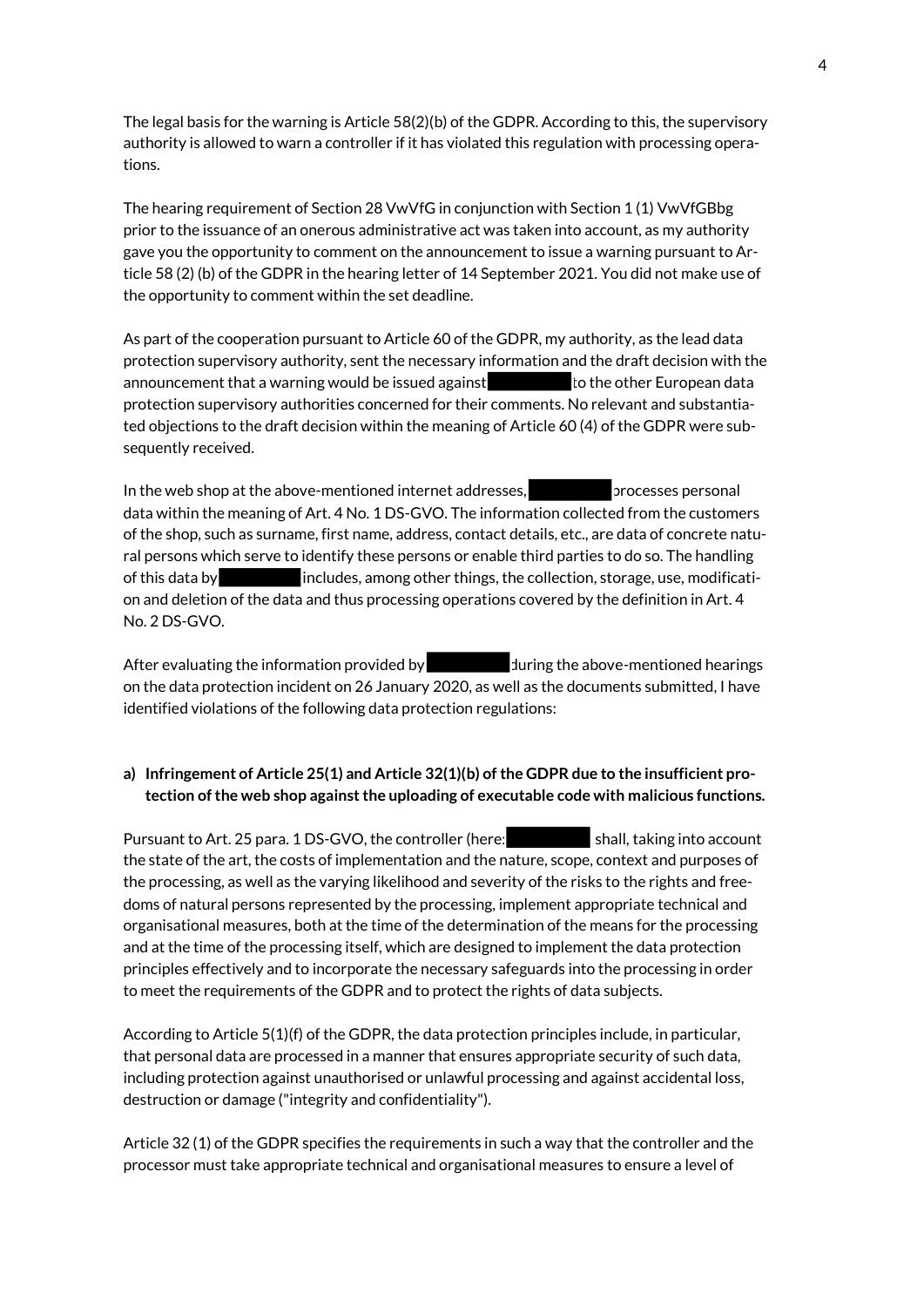protection appropriate to the risk. Pursuant to letter b of the said provision, these measures include measures to ensure the confidentiality, integrity, availability and resilience of the systems and services related to the processing on a permanent basis. According to Article 32(2) of the GDPR, the assessment of the adequate level of protection shall take into account, in particular, the risks associated with the processing, specifically the risks of destruction, loss, alteration or unauthorised disclosure of, or access to, personal data transmitted, stored or otherwise processed.

offered the customers of its web shop to upload personal files (e.g. image files) to the internet platform operated by for the design of mobile phone cases (upload of files). This offer is not objectionable from a data protection perspective. However, should have carefully and in detail assessed the risk of misuse of the upload function at the time the service was designed. In the event of an existing, not insignificant risk to the rights and freedoms of the data subjects, it should have planned suitable and appropriate technical and organisational measures to mitigate the risk. This follows from Article 25(1) of the GDPR ("at the time of determining the means of processing").

Furthermore, it follows from the same provision as well as from Article 32 (1) (b) of the GDPR that should also have implemented the corresponding technical and organisational measures within the internet platform it offers ("at the time of the actual processing"), in particular to permanently ensure the confidentiality and integrity of the systems and services. In this way, it would have been possible to prevent in a timely and effective manner any unauthorised modification of the system or the services offered through the infiltration and execution of malware and thus a violation of the integrity of the system or the services. The same applies with regard to the prevention of unauthorised access to the personal data stored in the customer database for attackers and thus the prevention of a breach of the confidentiality of the processing.

In the present case, either did not assess the risks of compromising the web shop's internet platform by uploading malware via the upload function offered, or assessed these risks as too low and thus incorrect. As a result, **failed to plan and implement sufficient** technical and organisational measures that could have counteracted a compromise.

When assessing a risk to the processing of personal data, both the probability of occurrence and the amount of potential damage must regularly be considered (cf. Art. 25(1) DS-GVO and Art. 32(1) DS-GVO). should have been aware that the offer to upload files to the internet platform it operates also attracts attackers who attempt to place software with malicious functions there and execute it in the context of processing personal data. The likelihood of such misuse activities is significant, as confirmed by frequent reports of such security incidents on internet platforms as well as recommendations for countermeasures.<sup>6</sup> The amount of the potential damage was also underestimated by After all, more than 76,000 customers of the company were affected by the incident in question here in Germany and Austria alone; according to sown information, a total of more than 725,000 customer-related data records could have been read by attackers and used for criminal activities (such as identity theft or phishing).

.

<sup>6</sup> see messages on relevant portals, such as "Attackers could upload malicious code to millions of Word-Press websites[" \(h](https://heise.de/-4993717)ttps://heise.de/-4993717), "Infected add-ons found on Mozilla download page" [\(https://heise.de/-923719 \)](https://heise.de/-923719), "Google Drive vulnerability makes it easy to infiltrate malware" [\(h](https://winfuture.de/news,117795.html)ttps://winfuture.de/news,117795.html), "Protecting against file upload risks" (https://www.allabout-security.de/allgemein/schutz-gegen-die-risiken-bei-datei-uploads/), last accessed on 1 November 2021 in each case.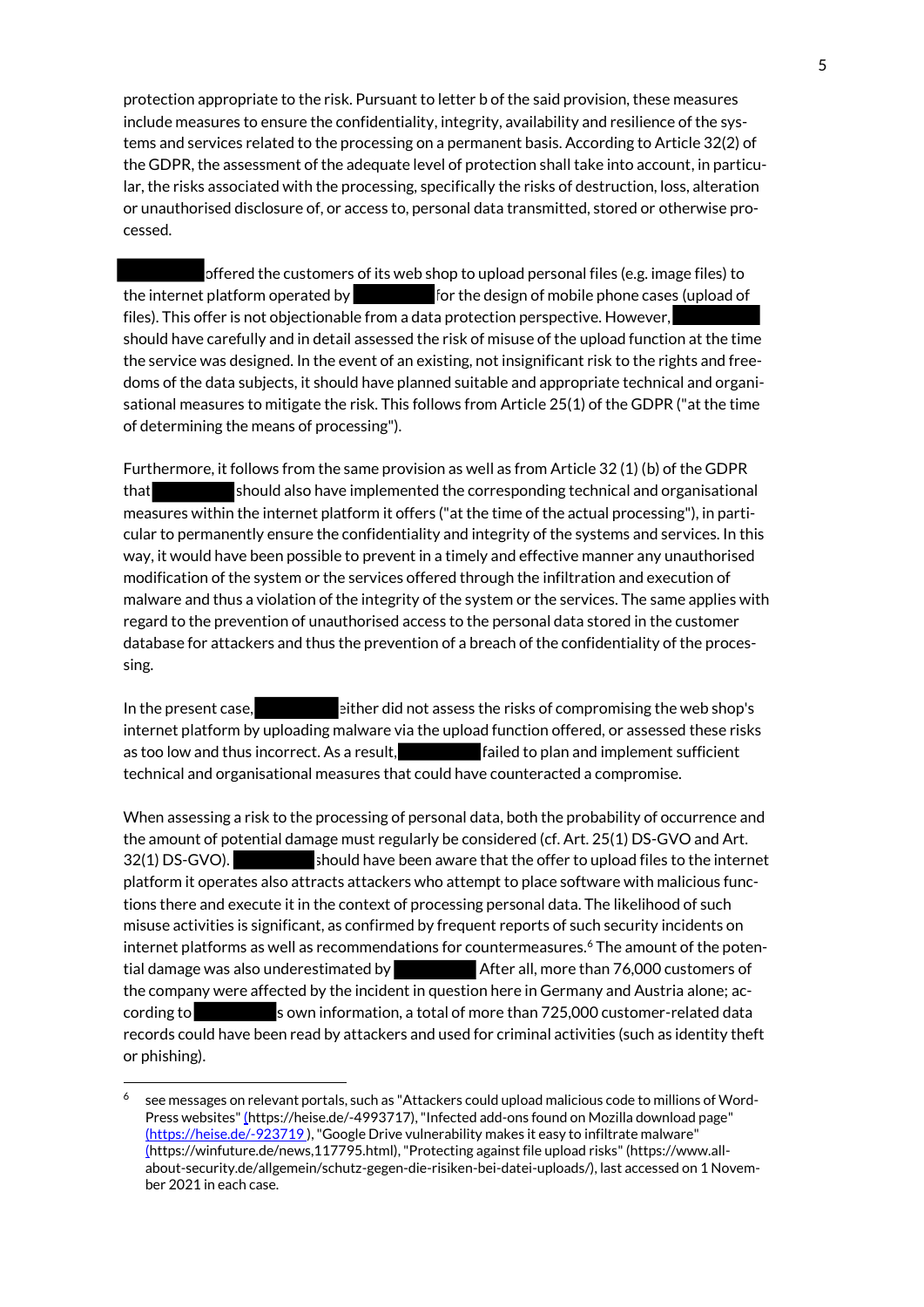Since compromising internet platforms by uploading and executing malware is one of the greatest risks in web applications, it is also considered in important standard publications on information security. Examples include the IT-Grundschutzkompendium of the German Federal Office for Information Security $^7$  (BSI), the handout "State of the Art" of the Bundesverband IT-Sicherheit e. V. (TeleTrust), or the German Federal Association for IT Security (Bundesverband IT-Sicherheit e. V.). <sup>8</sup>(TeleTrust) or the documents of the Open Web Application Security Project  $\%$ (OWASP). These publications also contain recommendations for effective and suitable countermeasures that help prevent the compromising of an internet platform (such as a web shop) through the infiltration and execution of malware.

For example, the IT-Grundschutzkompendium of the BSI (version 2020) lists in the module APP. 3.1 "Web applications", for example, lists the threats G 0.23 - Unauthorised intrusion into IT systems, G 0.36 - Identity theft and G 0.39 - Malware. The countermeasures discussed in this module include, for example, the mandatory measures APP.3.1.A4 - Controlled inclusion of data and content in web applications, APP.3.1.A16 - Comprehensive input validation and output encoding, and the recommended measure APP.3.1.A22 - Checking web applications for security vulnerabilities. Also the module APP. 3.2 "Web server" of the IT-Grundschutzkompendium also lists G 0.23 and G 0.39 among the threats. The countermeasures include the mandatory measure APP.3.2.A3 - Securing file uploads and downloads and the recommended measure APP.3.2.A14 - Integrity checks and protection against malware. By implementing the aforementioned measures, could have effectively prevented the attacker(s) from uploading malware in a manipulated image file to the company's internet platform and executing it there.

Nothing else emerges when the other sources mentioned above are consulted. The handout "State of the Art" of the German Federal Association for IT Security (Bundesverband IT-Sicherheit e. V.). (as of 2021) lists in chapter 3.2.19 "Protection of web applications", among other things, "command injection" - i.e. the introduction of executable malicious code into the application - as a significant threat. As a protective measure, the use of a web application firewall to examine and block potentially harmful data traffic (here: during upload) is recommended.

Furthermore, the Open Web Application Security Project (OWASP) has listed "injection" among the top 10 security risks in web applications for several years - currently (2021) in third place (A03), in the previous edition (2017) in first place (A01). Injection" refers to risks from unvalidated, unfiltered or untreated data provided by users (or attackers). Several Common Weaknesses contribute to the high ranking of the risk, including CWE-77 Command Injection, CWE-94 Code Injection and CWE-96 Static Code Injection. The above descriptions also include recommended countermeasures, in particular input validation. In addition, the test for uploading malicious files is part of the Web Security Testing Guide of the OWASP (point 4.10.9 there), and should therefore be carried out regularly before commissioning and during operation when carefully testing web applications.

The measures listed in the publications mentioned as "mandatory" or "recommended" for the operation of web applications are to be qualified as state of the art. They have been developed from the abstraction of frequent security incidents and countermeasures of responsible persons and have proven themselves in practice. The implementation of the measures by would not only have been suitable and appropriate to prevent the data protection breach in

1

<sup>7</sup> see https://www.bsi.bund.de

<sup>8</sup> see https://www.teletrust.de

<sup>9</sup> see https://www.owasp.org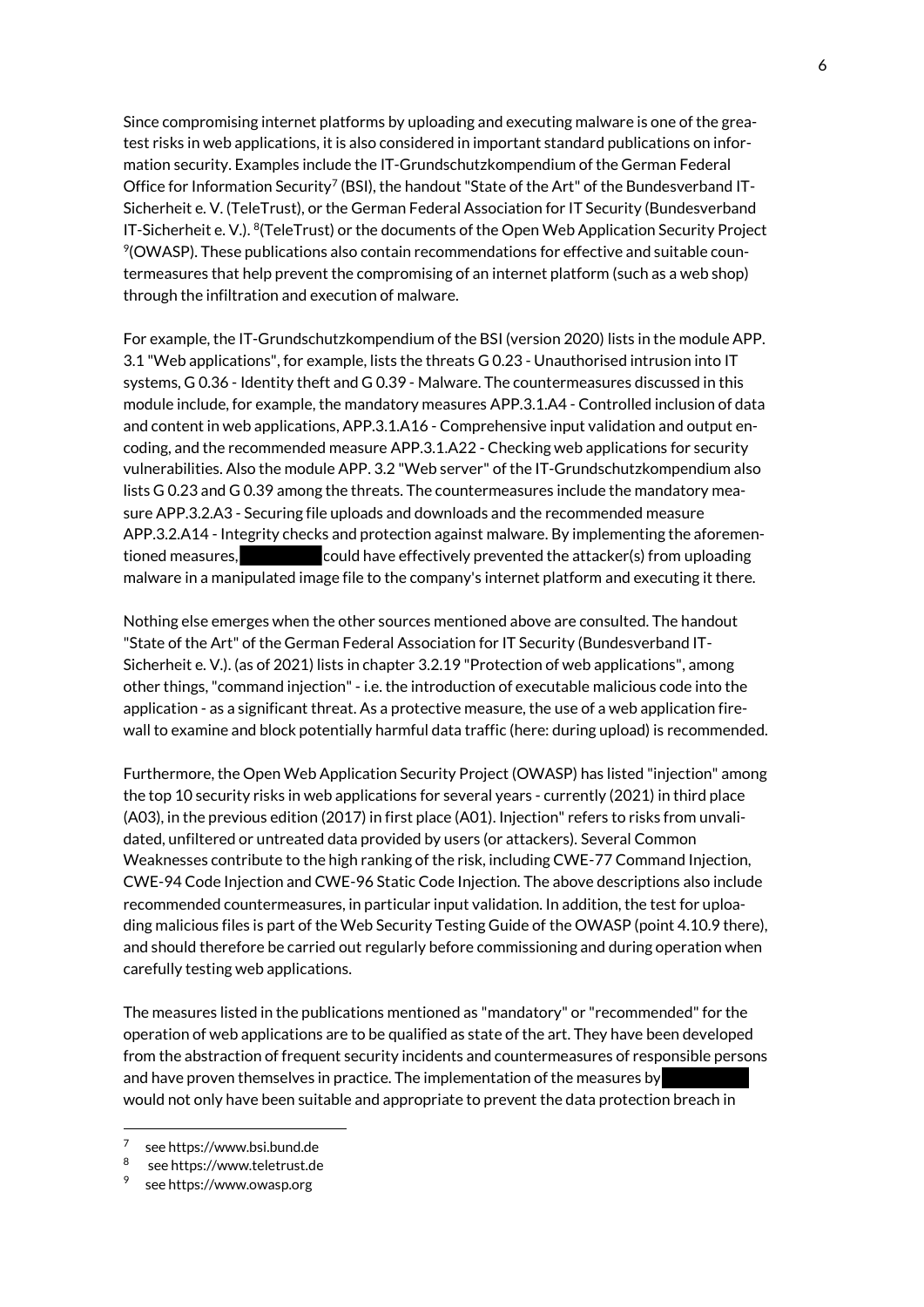question. It was also necessary to control the risks for data subjects associated with data processing. With regard to the implementation costs, it can be assumed that the effort would have been reasonable and limited. This is already shown by the short-term action of the company, which already stated in the notification of 30 January 2020 that it would now block the execution of PHP code from certain directories of the file system and thus ensure the integrity of the processing of personal data.

# **b) Infringement of Art. 25(1) and Art. 32(1)(b) of the GDPR due to insufficient protection of the web shop against unauthorised reading of the customer database.**

According to the legal provisions cited above under II a), the controller and the processor are obliged to ensure not only the integrity of the systems and services for processing personal data, but also their confidentiality. This means that personal data must not be disclosed to unauthorised persons or come to their knowledge. As explained above, the technical and organisational protection measures shall be determined and implemented taking into account the state of the art, the costs of implementation and the nature, scope, context and purposes of the processing, as well as the varying likelihood and severity of the risks to the rights and freedoms of natural persons represented by the processing.

The inadequate protection of  $\Box$  sweb shop against the uploading and execution of malicious software also favoured the leakage of the customer database by the attacker(s). However, this part of the data protection breach could have been effectively prevented by appropriate technical measures separately and independently of the uploading of the malware. It must be noted that the company had neither designed appropriate measures at the time of the decision on the means of data processing nor implemented them at the time of the actual processing. Both constitute a violation of the above-mentioned regulations.

For insufficient analysis and evaluation of the risks emanating from the processing of personal data in the web shop, their probability of occurrence and the amount of potential damages, please refer to II a).

As above, important information on risks and suitable protective measures according to the state of the art to prevent unauthorised access to personal data can be found in the literature. For example, the IT-Grundschutzkompendium of the BSI (as of 2020) lists the hazards G 0.19 disclosure of information worthy of protection and G 0.36 - identity theft in module APP.3.1 "Web applications". Among the measures to be taken against the exploitation of these threats, APP.3.1.A2 - Access Control for Web Applications, which restricts users' access to data by means of restrictive permissions, is mandatory. Also to be mentioned is the module APP. 3.2 "Web server" with the obligatory measure APP.3.2.A2- Protection of web server files, which protects confidential data from unauthorised access and also counteracts the G 0.19 threat. The IT-Grundschutzkompendium also provides security measures for the network level, here in the module NET.3.2 "Firewall" for example the compulsory measure NET.3.2.A2 - Defining the firewall rules. Suitable rules must be used to prevent unauthorised connections from the protected network (e.g. connections to attackers for the purpose of data leakage) and data loss (vulnerability G 0.45).

In its publication "State of the art" in chapter 3.2.21 "Server hardening", the Bundesverband IT-Sicherheit e. V. (German Federal Association for IT Security) also recommends a restrictive con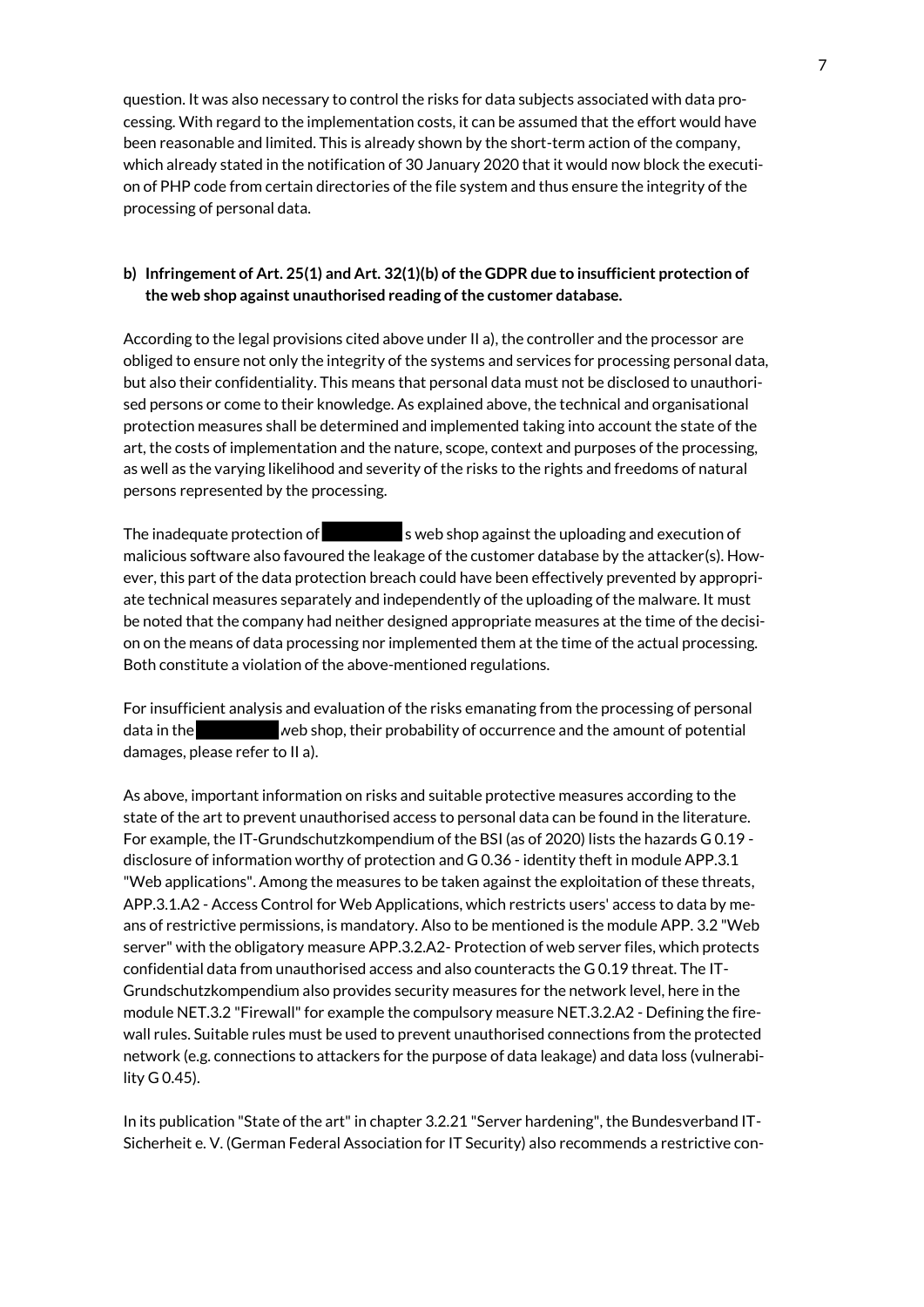figuration of authorisations, restrictions in network settings and a corresponding configuration of the firewall to prevent data outflows from databases.

With regard to the Open Web Application Security Project (OWASP), it should be noted that the risk "Broken Access Control", which also includes the unauthorised leaking of information from web applications, is currently ranked number 1 of the top 10 risks. In the previous list from 2017, this risk was ranked 5th. The assigned common weaknesses are, for example, CWE-200 - Exposure of Sensitive Information to an Unauthorised Actor or CWE-402 - Transmission of Private Resources into a New Sphere (Resource Leak).

According to all of this, should have been aware that there is a significant risk of customer data being leaked to unauthorised persons when operating the web shop. In particular, the company should have taken protective measures against the unauthorised establishment of a communication connection from the web application to the attacker and the mass leakage of this data, also independently of the measures to protect against the upload of malicious code to the platform. That these measures are state of the art is evident from the best practice recommendations cited above. Their implementation would also have been possible with a reasonable amount of effort. In particular, restricting the possible connection to the firewall and limiting the amount of data transferred from a database could have effectively prevented the data protection breach in the present case.

Due to the aforementioned violations, example presented by and and and and  $\overline{\phantom{a}}$ is warned pursuant to Article 58 (2) (b) of the GDPR. The warning serves the purpose of bindingly establishing a violation of the legal provisions of the General Data Protection Regulation that has already occurred.

The warning proves to be proportionate in the individual case. It is suitable and necessary in<br>order to make **the contract of the contract of the contract of the contract of the contract of the contract of** order to make  $\begin{array}{ccc} \bullet, & \bullet, & \bullet, \\ \bullet, & \bullet, & \bullet \end{array}$  represented by a set and aware of the infringement and to make them aware of the provisions of data protection law. In order to achieve this purpose, the supervisory authority does not have a milder means at its disposal which would be equally suitable. The warning does not create an immediate obligation to act and is not linked to the initiation of administrative offence proceedings or a fine. Therefore, it is usually used for simple violations that have not led to a significant threat to the fundamental right to data protection.

From the fact that represented by and and has not experienced any comparable data protection incident so far and that a high degree of cooperation prevailed during the clarification of the facts as well as during the initiation of necessary measures, I conclude that there is no reason for further remedial measures within the meaning of Article 58 (2) of the GDPR. The complaint of the data subject was also subsequently remedied in this respect.

The warning is also appropriate, i.e. proportionate in the narrower sense. In the required weighing of the conflicting interests, it must again be noted that the intensity of the intervention of the supervisory authority's measure is to be classified as rather low, whereas on the other hand a violation of data protection principles is established. The interest of represented by **and** and to be able to operate its business free of state interference must therefore take a back seat to the interest of the general public to